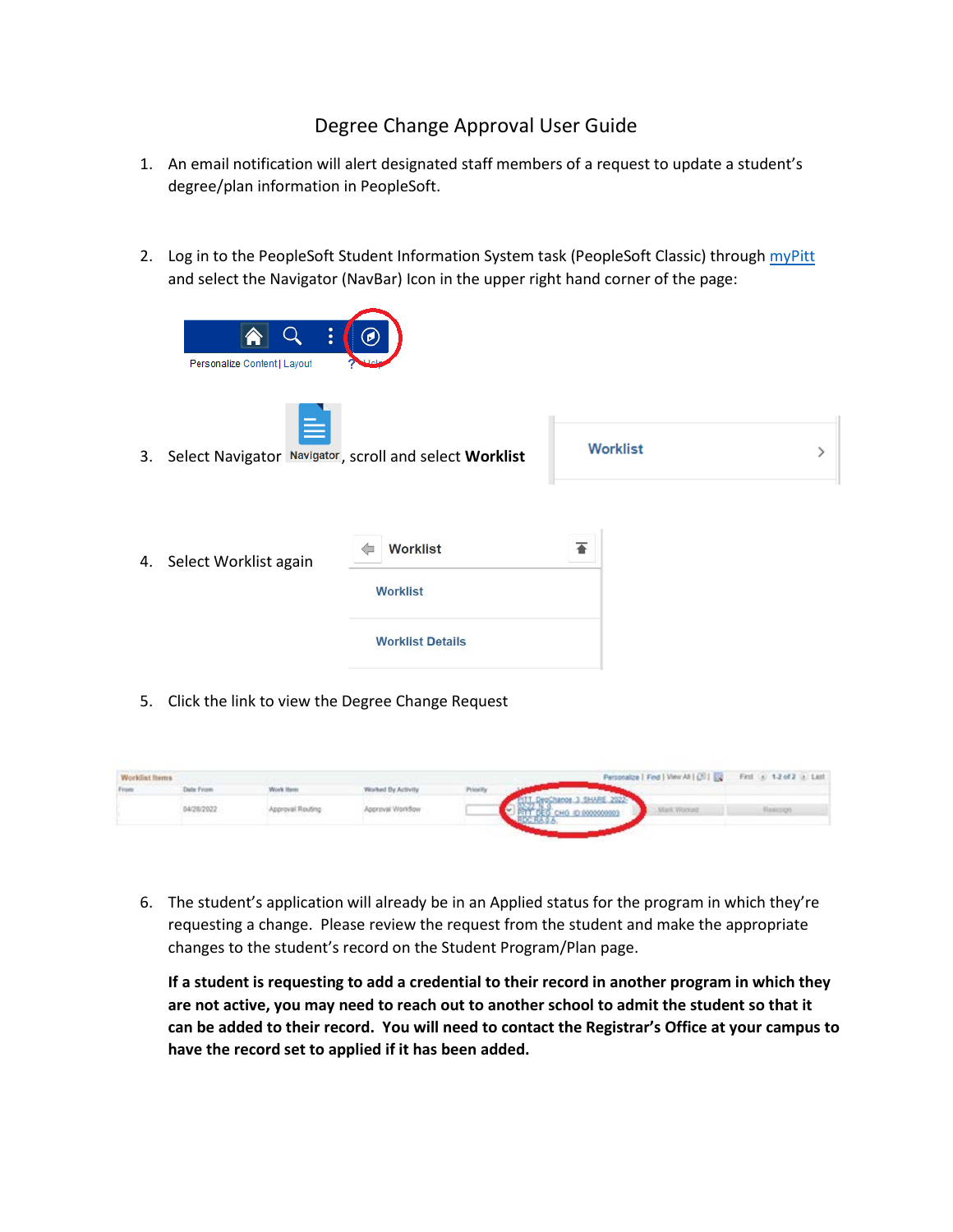7. Select the **Approve** button *only after all the necessary changes have been made to the student's record.* This will route the request to the Registrar staff for review to ensure the student's request has been completed.

|          | Degree Change App                 |                                           |                                         |  |
|----------|-----------------------------------|-------------------------------------------|-----------------------------------------|--|
|          | Degree Change ID: 0000000003      |                                           | Approval Status: In Approval Process    |  |
| Empl ID: |                                   | Test 1. Student                           |                                         |  |
|          | Program: UA-S                     |                                           |                                         |  |
|          | <b>Acad Career: UGRD</b>          |                                           |                                         |  |
|          | Degree: Minor<br>Minor: Chemistry |                                           |                                         |  |
|          |                                   |                                           |                                         |  |
|          | <b>Student Change Request</b>     |                                           |                                         |  |
|          |                                   | Missing Children's Literature Certificate |                                         |  |
| Groupbox | Approve                           |                                           | Deny<br>Student Program/Plan            |  |
|          |                                   |                                           |                                         |  |
| Stage 1  |                                   |                                           |                                         |  |
|          |                                   |                                           | PITT_DEG_CHG_ID=0000000003:Pending      |  |
|          | Path 1 - PIT                      |                                           |                                         |  |
|          | Pending<br>Multiple Approvers     |                                           | <b>Not Routed</b><br>Multiple Approvers |  |

8. Once the Registrar's Office approves the transaction, the student will receive an email notification that their request was approved.

## **9. Denying a Degree Change Request**

If the Workflow Approver reviews the request and determines that the student's request should be denied, click the **Deny** Button. A message will appear asking the staff member to confirm the denied request.

| Message                                                 |
|---------------------------------------------------------|
|                                                         |
| Deny (20000.18)                                         |
| Are you sure that you want to deny this change request? |
| Cancel<br><b>No</b><br>Yes                              |